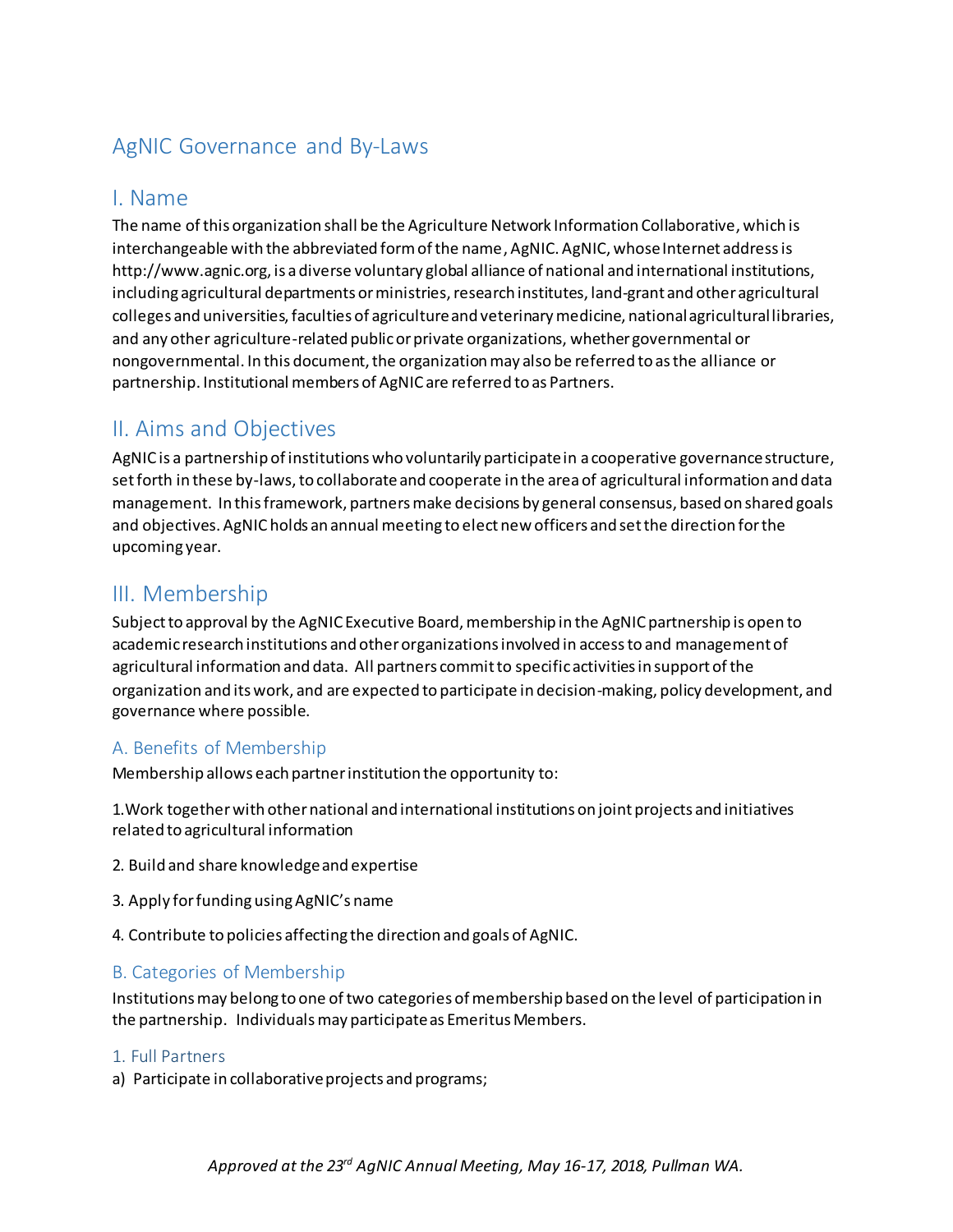b) Vote on issues raised before the Coordinating Committee by appointing an institutional representative. Full Partners may appoint multiple representatives to the Coordinating Committee, however, each Full Partner institution has only one vote per issue.

c) Serve on AgNIC Executive Board, task forces, and committees/working groups;

d) Are strongly encouraged to send representatives to attend the Annual Meeting;

e) Encourage other colleagues from your organization to participate in task forces and working groups;

f) May provide funding to support specific initiatives, travel support, sponsorship of the Annual Meeting or other activities.

#### 2. Affiliate Partners

a) Participate in collaborative projects;

b) May serve on AgNIC task forces, committee/working groups, and may attend meetings of the Coordinating Committee. However, Affiliate Partners have no voting rights.

c) May provide funding to support specific initiatives, travel support, sponsorship of the Annual Meeting or other activities.

#### 3. Emeritus Members

a) Individuals who provided institutional representation to AgNIC during their professional career;

b) Wish to remain engaged in support of the mission and goals of AgNIC;

c) May serve on AgNIC Committees/Working Groups and attend AgNIC Coordinating Committee annual meetings. Emeritus members have no voting rights and cannot stand for election to the Executive Board.

#### 4. Ad hoc working relationships

At the discretion of the Executive Board, working relationships may be established with other entities for a specific project or goal without the requirement of formal AgNIC membership. Liaisons representing these relationships may attend meetings of the Coordinating Committee and the Executive Board, without vote, at the invitation of the Board.

### C. Membership Guidelines and Requirements

1) Proposals for membership in AgNIC are submitted in writing to the AgNIC Executive Board.

2) AgNIC membership must be approved by a two-thirds majority vote of the Executive Board.

3) Every five years, partners must submit a letter of intent to the Executive Board re-affirming participation in the alliance. Institutions who choose not to re-affirm membership will be removed from the partnership roll. The Executive Board will contact partners requesting the letter of intent.

4) The Executive Board may recommend Affiliate status for Full Partners who are no longer able to fulfill the responsibilities of a Full Partner.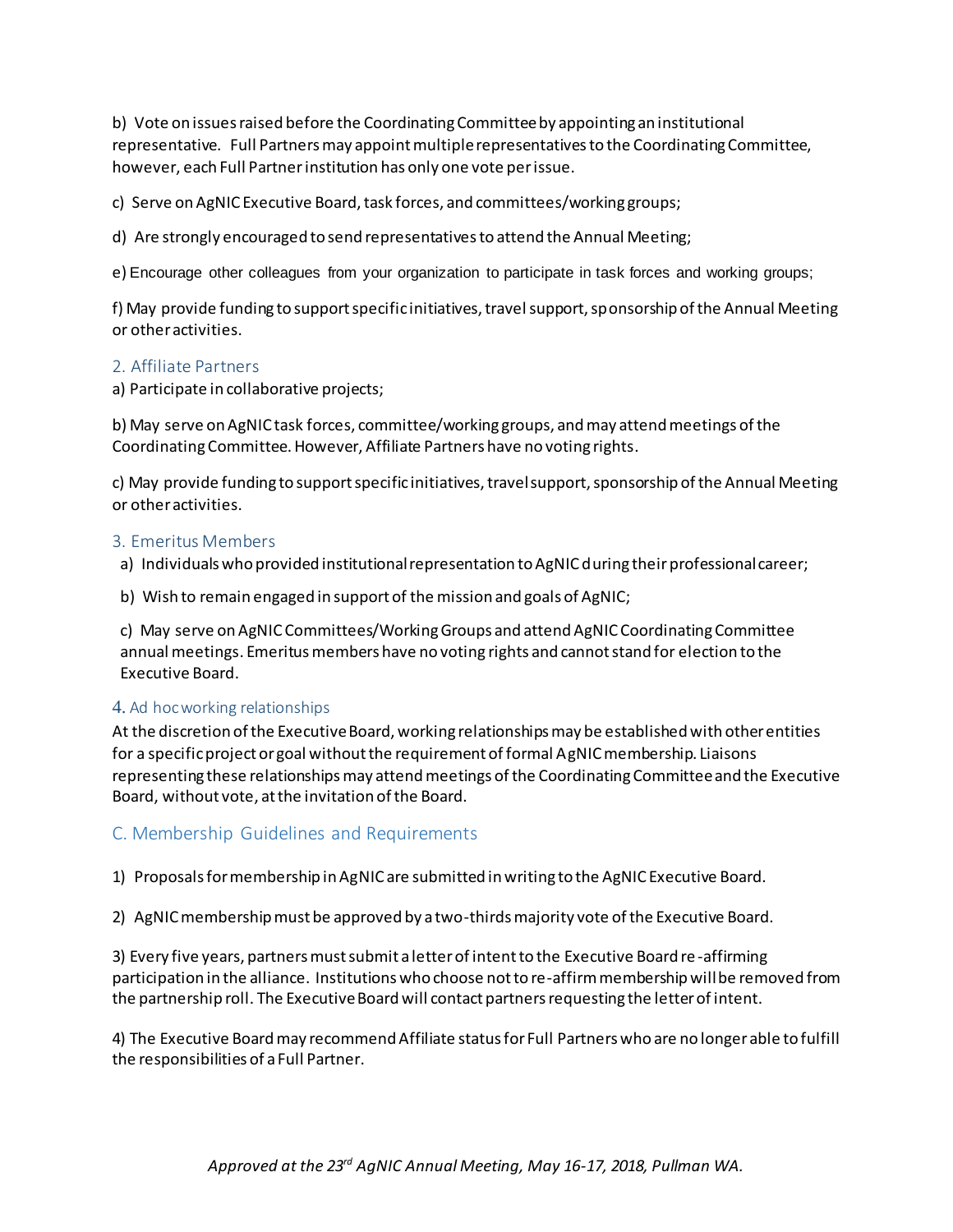5) Partners who fail to meet the expectations of the alliance may be removed from membership upon action of the Executive Board

## D. To Apply for Membership

Interested partiesshall submit a letter of proposal to the AgNIC Executive Board that indicates the intended membership level and describes how the partner will contribute toward achieving the mission and goals of AgNIC.

# IV. Organization and Administration

The organizers of AgNIC agreed upon a dynamic structure that would operate as a collaborative alliance, with most organizational work accomplished by Committees/Working Groups and task forces. In this context, an alliance is defined as a voluntary organization of equal partners with mutual interests and goals, operating with minimal overhead and bureaucracy. Responsibilities for administrative functions in the AgNIC alliance are distributed among three entities: the Coordinating Committee, the Executive Board, and the Secretariat.

## A. Coordinating Committee

Representatives from all Partners of the alliance are organized as the AgNIC Coordinating Committee, which works collaboratively to (a) set policies and operating procedures for the alliance; (b) set goals and determine initiatives; (c) determine composition of working groups/teams to accomplish goals and initiatives; and (d) set an agenda for outreach and dissemination. Only Full Partners have voting rights.

## 1. Meetings

The Coordinating Committee holds an Annual Meeting in the spring, with the date and location determined by polling the Partners. To conduct business at the Coordinating Committee Group Meeting a quorum of at least 40% of the Full Partner members shall be required.

### 2. Officers

The officers of the AgNIC alliance are an Executive Board comprised of six partner representatives elected from and reporting to the Coordinating Committee, each representing one of the AgNIC Full Partner institutions: Chair, Chair- Elect, Past Chair, and three Members-at-Large. The Chair of the Executive Board also serves as Chair of the Coordinating Committee

### B. Executive Board

The Executive Board serves as the administrative oversight group for the alliance and meets as necessary, but at least once a year.

Each year the AgNIC Coordinating Committee elects a Chair-Elect and one Member- at-Large; the past year's Chair-Elect becomes Chair, and the past year's Chair becomes Past Chair. Members-at-Large serve three-year terms. To provide continuity, these terms are staggered so that one Member-at-Large is elected each year.

Each member of the Executive Board has one vote. The Board also includes the AgNIC Coordinator as an ex-officio member who votes only to break a tie. The NAL Liaison to AgNIC is also an ex -officio, nonvoting member of the Board.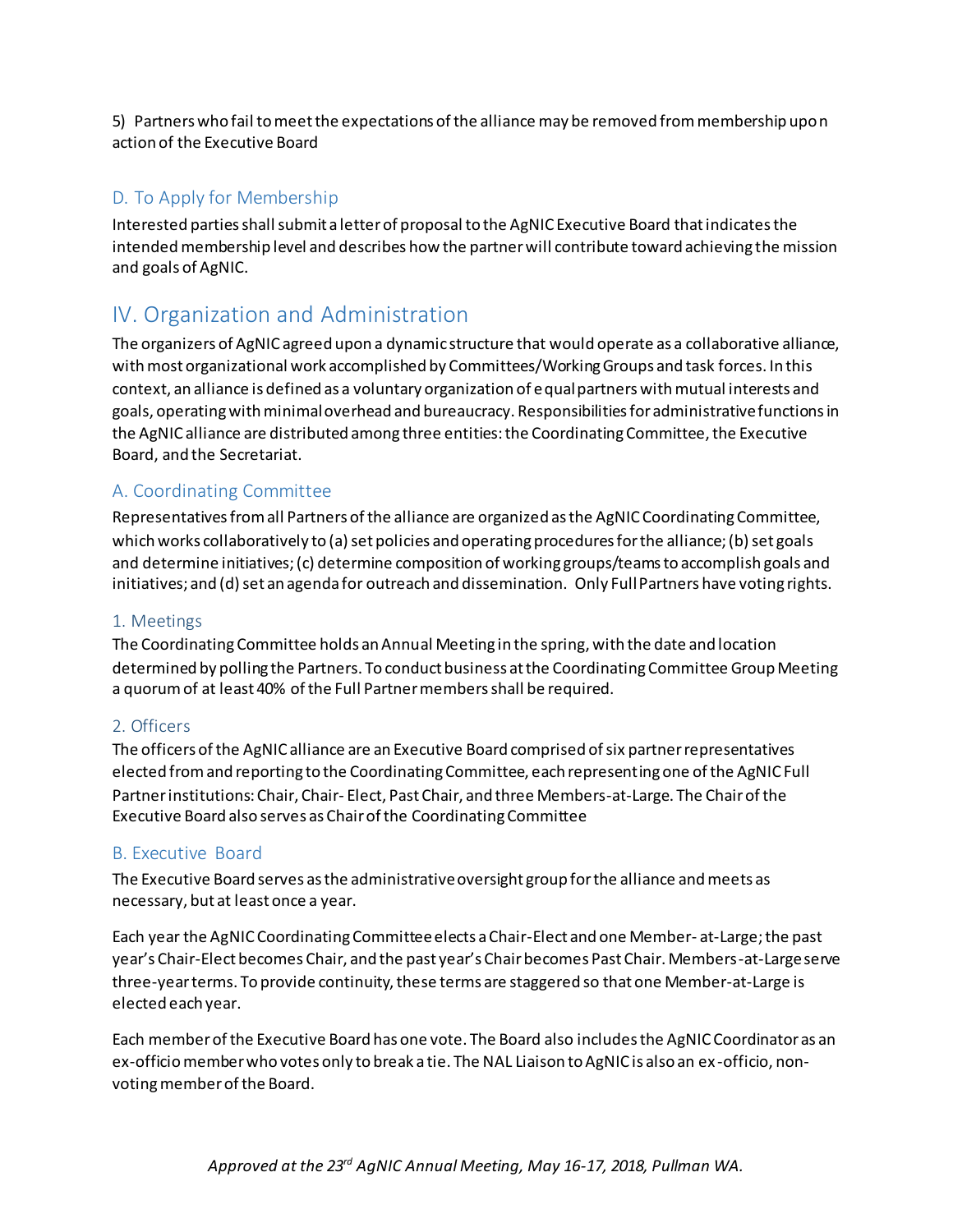#### 1. Election Procedures

a) Each year's Nominating Committee is comprised of the Past Chair, who may not be nominated for a position for the next year, and the most recently elected Member-at-Large.

b) All primary and alternate Representatives from Full Partner institutions are eligible to run for election to the Executive Board. Seated Members-at-Large may run for Chair-Elect. A member can serve no more than two (2) consecutive terms, or six (6) years on the Executive Board. A member may be re-elected after one year of absence from elected office.

c) In the event of disability or withdrawal of the Chair, the title and all duties and obligations are assumed by the Past Chair. Should further succession to the office become necessary, the title, duties, and obligations are assumed by the seated Past Chair until a special election can be held. In the event of disability or withdrawal of other members of the Executive Board, the Chair will appoint an eligible member to fulfill the remainder of the current year of service. Any remainder of the term will be filled by special election held concurrently with the next regularly scheduled election.

d) A special election will be held in the case that a seated member of the Executive Board is elected Chair-Elect. The slate would be comprised of the remaining list of members who ran for the office of "Member-at-Large" that year - after first agreeing to be on a special elections ballot. If no one on the current slate agrees to run for the office, then at least two other individuals would be identified for the special election slate for this office. This special election would be held within one week (seven days) of the annual election of officers for the AgNIC Executive Board.

### 2. Schedule for Nominations and Elections

a) The AgNIC Secretariat (i.e., AgNIC Coordinator) confirms the primary and alternate Representatives of all Full Partners, i.e., the members of the AgNIC Coordinating Committee, approximately one month before the Annual Meeting.

b) At least one month before the Annual Meeting, the Nominating Committee issues a call for nominations for election to the Executive Board.

c) The Nominating Committee receives nominations and checks to ensure that candidates are both eligible and willing to serve if elected. If there are fewer than two nominations for any position, the Nominating Committee contacts eligible Representatives to encourage at least one additional nomination.

d) At the Annual Meeting, the call for nominations is repeated, and a deadline for receipt of nominations set.

e) Votes are collected and counted by the Nominating Committee and the AgNIC Secretariat. If there is a tie, there is a run-off election.

f) Following the election, the results are announced by either the Chair or the AgNIC Secretariat.

g) Those elected take office on July 1.

#### 3. Executive Board Responsibilities

The Executive Board is responsible for the functions outlined in this section. All decisions are made by a majority vote of the Board. In the event of a tie, the AgNIC Coordinator will be asked to vote.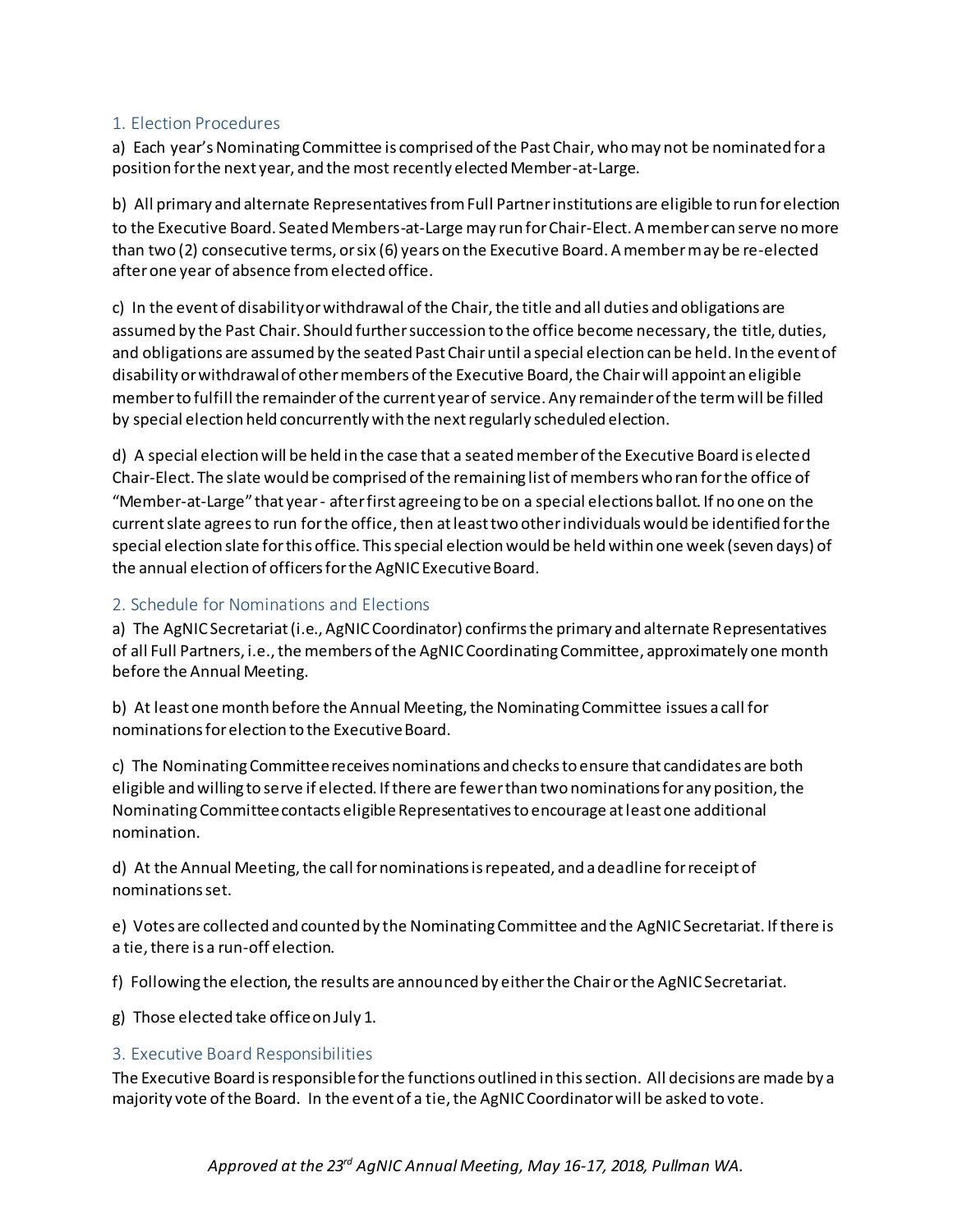a) Reviewing new Partner applications, approving or rejecting those applications, and ensuring that new Partners are presented to the Coordinating Committee. Removing partners if warranted.

b) Polling partners of the Coordinating Committee as appropriate in regard to policy decisions which must be made between meetings of the Coordinating Committee, and making such decisions on behalf of the Coordinating Committee when necessary;

c) Approving the location of the Annual Meeting and preparing a draft agenda for that meeting;

d) Performing other responsibilities assigned by the Coordinating Committee, e.g., creating task forces, standing Committees/Working Groups, and consulting bodies as needed, including individuals from other related and pertinent organizations as deemed necessary by the Board;

e) Proposing changes to alliance documents; Proposing dissolution if deemed necessary; and,

f) Communicating all actions and decisions to the AgNIC Coordinating Committee.

#### 4. Executive Board Duties

#### *a. Duties of the Chair*

1) To recommend to the Executive Board measures considered desirable to further the objectives and broaden the effectiveness of AgNIC;

2) To call and schedule at least one membership business meeting of the alliance members to be held in conjunction with the Annual Meeting;

3) To set the agenda for the Executive Board meetings and all membership business meetings;

4) To preside at all meetings of the Executive Board and Coordinating Committee;

5) To announce the election results; and

6) To send letters of invitation to the Annual Meeting, and follow-up letters of appreciation to speakers who have presented at the Annual Meeting.

#### *b. Duties of the Past Chair*

1) To advise the Chair on matters requiring a historical perspective;

2) To Chair the Nominating and Elections Committee;

3) To step into the Chair position if the Chair steps down prior to the end of that term; and

4) To collect suggestions for revisions to the Governance and By-Laws and to serve in other capacities as called upon.

#### *c. Duties of the Chair-Elect*

1) To preside at meetings of the Board and of the membership in the absence of the Chair;

2) To assist the Chair with any projects, policy planning or other business affairs which the Chair might designate;

3) To serve as the Recorder of Action Items during the Executive Board meetings

4) Lead the annual Partner membership review

*Approved at the 23rd AgNIC Annual Meeting, May 16-17, 2018, Pullman WA.*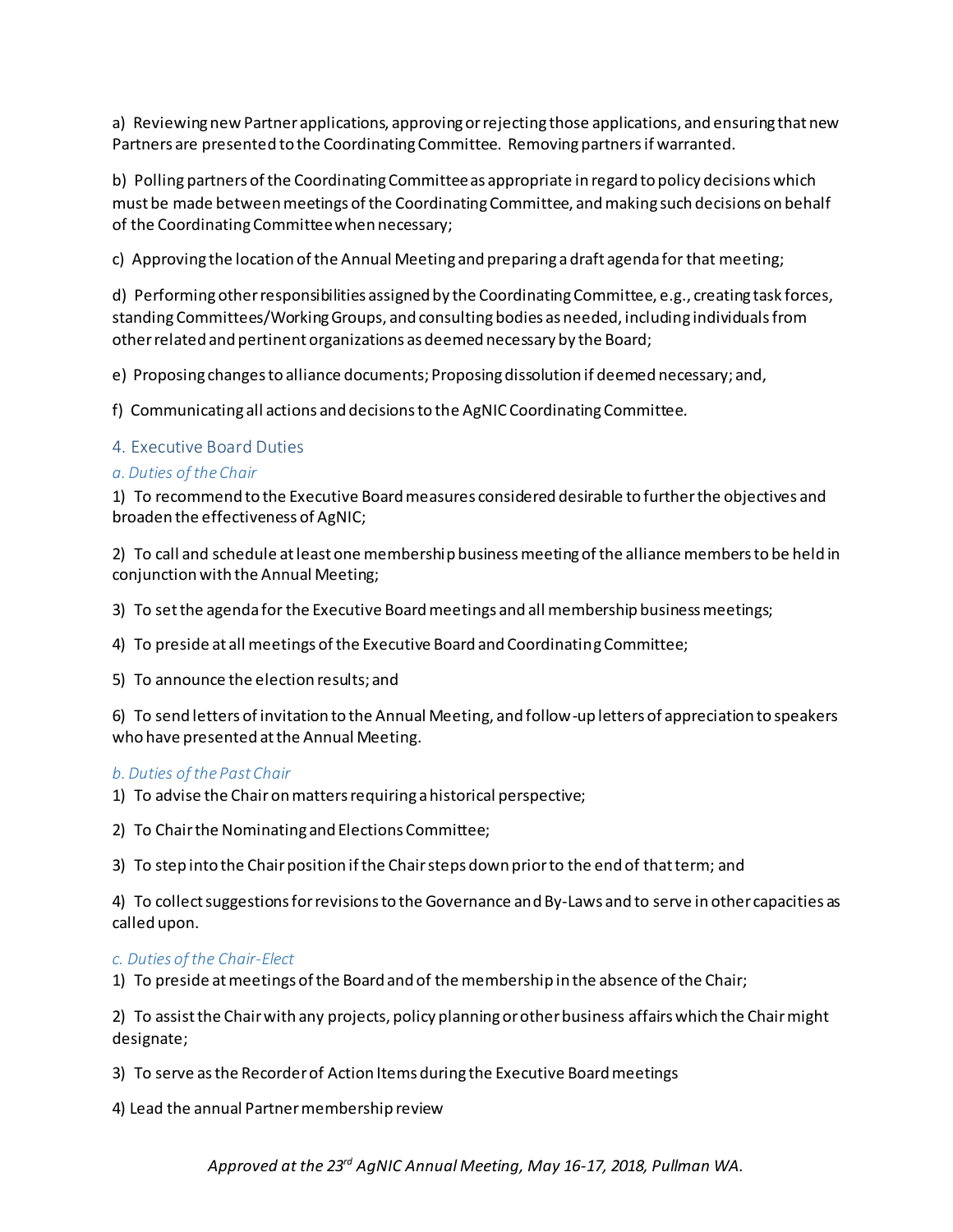#### *d. Duties of the Member at Large*

1) Attend AgNIC Executive Board meetings and participate in planning and decision-making to move the alliance in a positive direction;

2) A Member-at-Large may also be appointed to fill a vacancy for the office of Chair-Elect or Past-Chair for a one-year term as created by a vacancy;

3) Assist Chair-Elect with annual review of Partner membership; and

4) Members-at-Large are expected to perform other assignments and provide leadership in support of AgNIC's missions and goals.

#### C. Secretariat

The National Agricultural Library (NAL) will provide administrative coordination for the basic activities and structural components of the partnership at the national level. To this end, the AgNIC Secretariat is housed at NAL for the purpose of supporting the Executive Board and Coordinating Committee in the day-to-day operations of the AgNIC Partnership.

#### 1. Composition

The Secretariat includes the AgNIC Coordinator, an official institutional representative to the Coordinating Committee, and program staff under the direction of the NAL Associate Director for Information Products Division. Staff from other divisions may also participate with permission from the NAL Director.

2. Responsibilities

The AgNIC Secretariat will:

- a) Maintain the AgNIC.org website;
- b) Maintain subscriptions to Partnership mailing lists;
- c) Keep organizational records and files;
- d) Provide planning support for the Annual Meeting;
- e) Administer agreement funds, as needed;

f) Perform other duties as requested by the Coordinating Committee or the Executive Board as agreed to by the NAL Director.

## V. Parliamentary Authority

The rules contained in the current edition of Robert's Rules of Order Newly Revised shall govern the alliance in all cases to which they are applicable and in which they are not inconsistent with this Governance Document and any special rules of order the alliance may adopt.

## VI. Amendments

A) Proposed amendments to the AgNIC Governance Document & By-Laws may be submitted through either the Past Chair, upon being asked to review the document by the Executive Board, or by petition of five Sustaining Partners of the Coordinating Committee.